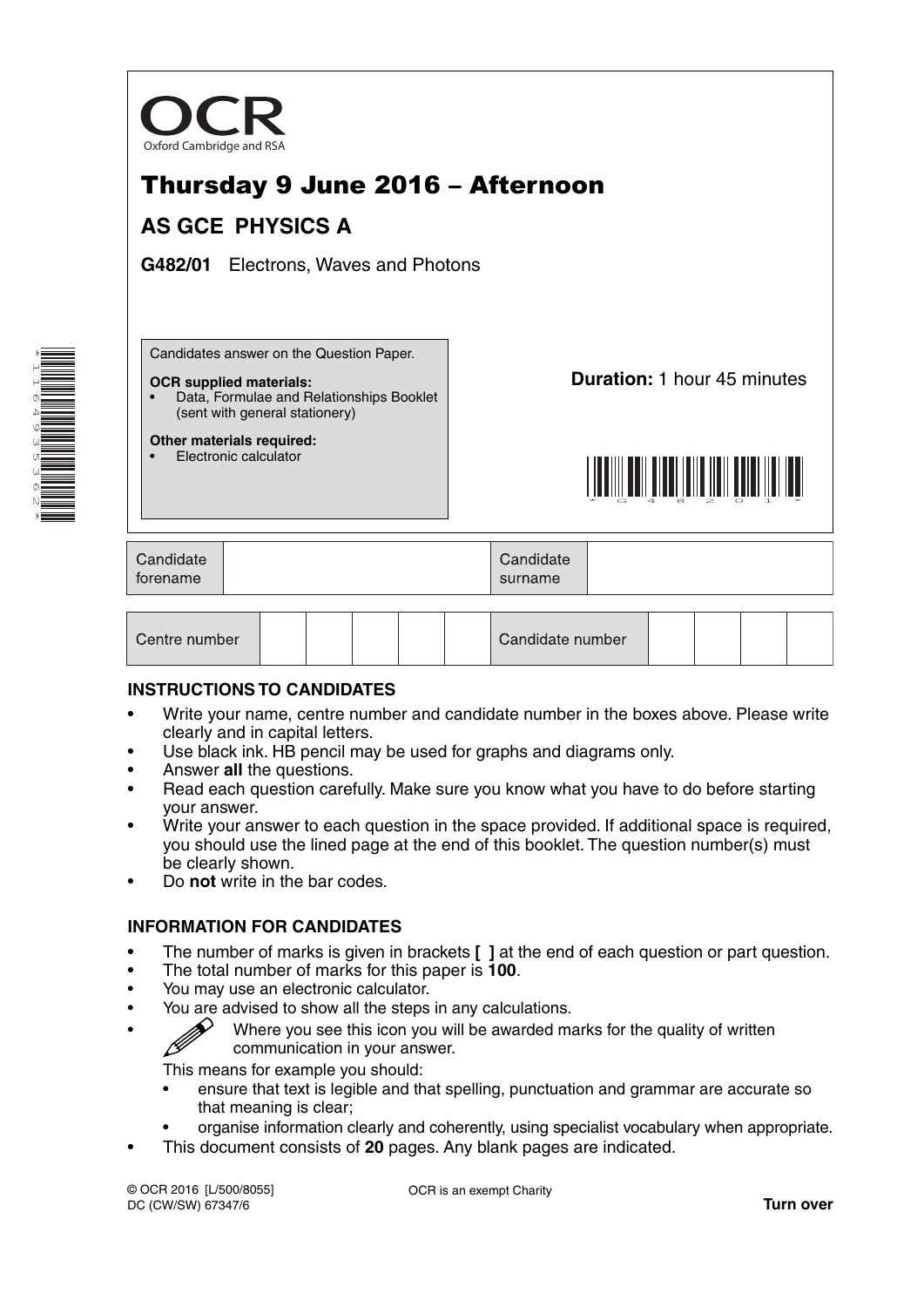**2**

Answer **all** the questions.

**1 (a)** Write a suitable word equation to define the *resistivity* of a material.

 ................................................................................................................................................... .............................................................................................................................................. **[1]**

- **(b)** A student investigates the electrical properties of the graphite 'lead' in a pencil.
	- **(i)** The pencil is 150 mm long. The 'lead' is a cylindrical graphite rod of diameter 2.0 mm. The resistance of the rod is 8.0  $\Omega$ . Calculate the resistivity  $\rho$  of graphite.

ρ = ........................... unit ....................... **[4]**

 **(ii)** The graphite rod is removed from the pencil and used as a variable resistor, labelled 8.0  $\Omega$  in the circuit of Fig. 1.1. At a particular point **X** the current in ammeter  $A_1$  is twice the current in ammeter  $A_2$ .



**Fig. 1.1**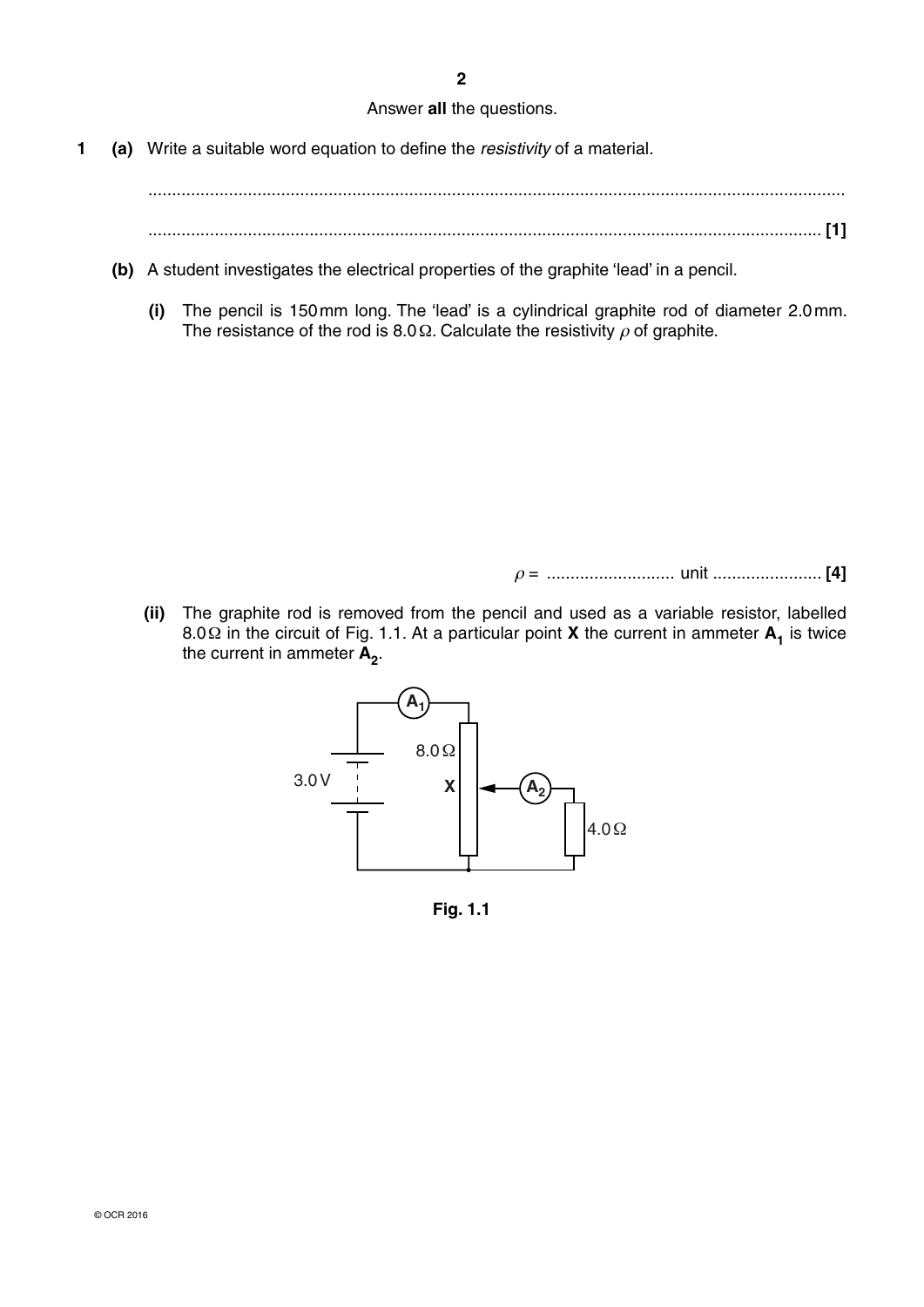Explain why X must be the mid point of the graphite rod.  $\mathbf{1}$ 

 $\mathbf 2$ Calculate the current in  $A_1$ .

(c) Calculate the mean drift velocity v of the free electrons in the graphite rod when there is a current of 0.40A in it.

number of charge carriers per unit volume =  $3.6 \times 10^{26}$  m<sup>-3</sup>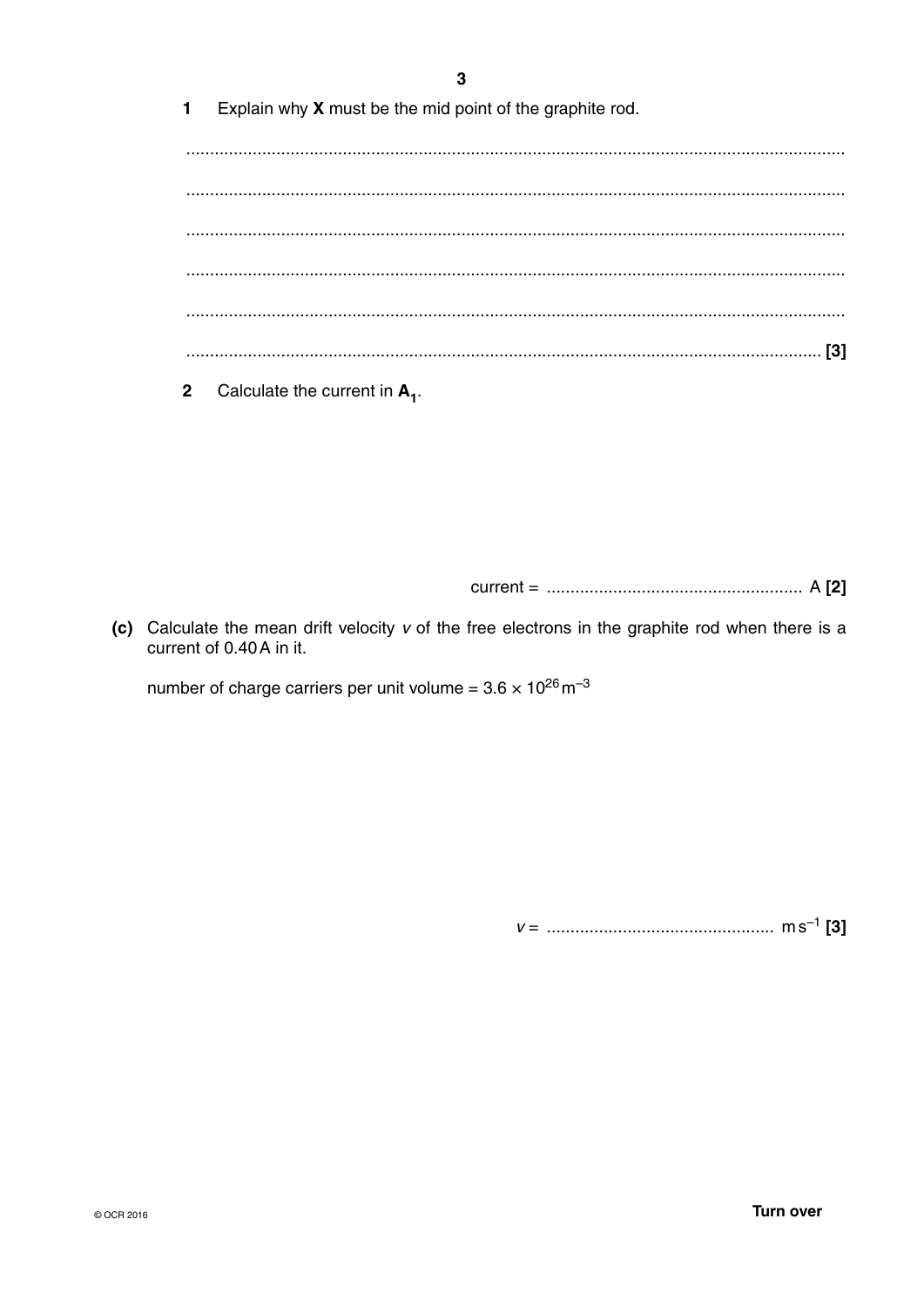$\overline{\mathbf{4}}$ 

- (d) A metal such as copper is classified as a conductor. Graphite behaves as a semiconductor.
	- Describe why the resistivity of copper is less than that of graphite.  $(i)$

 $(ii)$ State with a reason what effect an increase in temperature has on the electrical properties of each of these two types of material.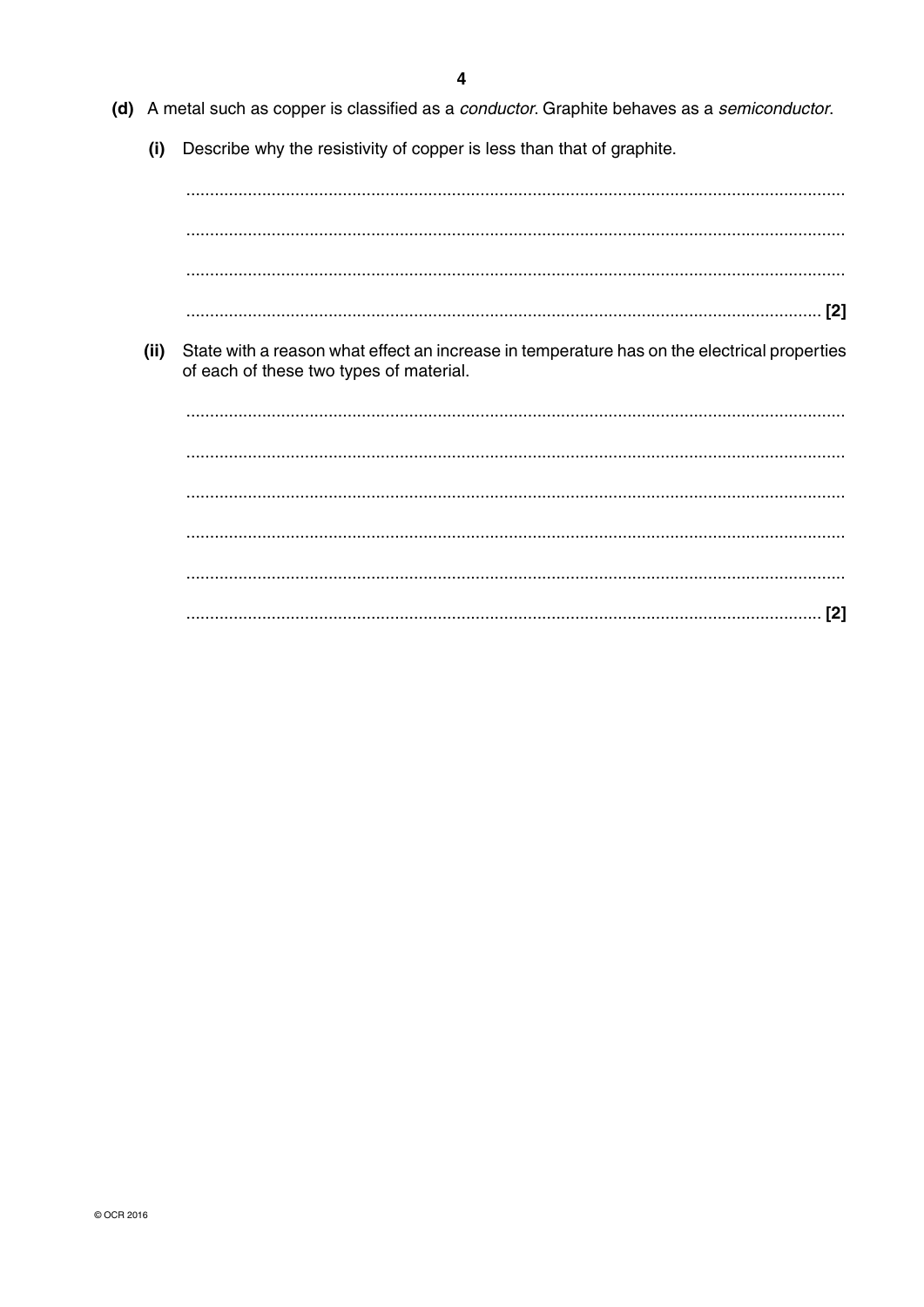**2** Fig. 2.1 shows the *I-V* characteristic of a light-emitting diode (LED) which is designed to light normally at a current of 30 mA.





- **(a) (i)** On Fig. 2.1 draw the *I-V* characteristic of a fixed resistor of resistance 67 Ω. **[2]**
	- **(ii)** Explain how the *I-V* characteristics show that the resistor obeys Ohm's law but the LED does not.

 ........................................................................................................................................... ........................................................................................................................................... ........................................................................................................................................... ...................................................................................................................................... **[2]**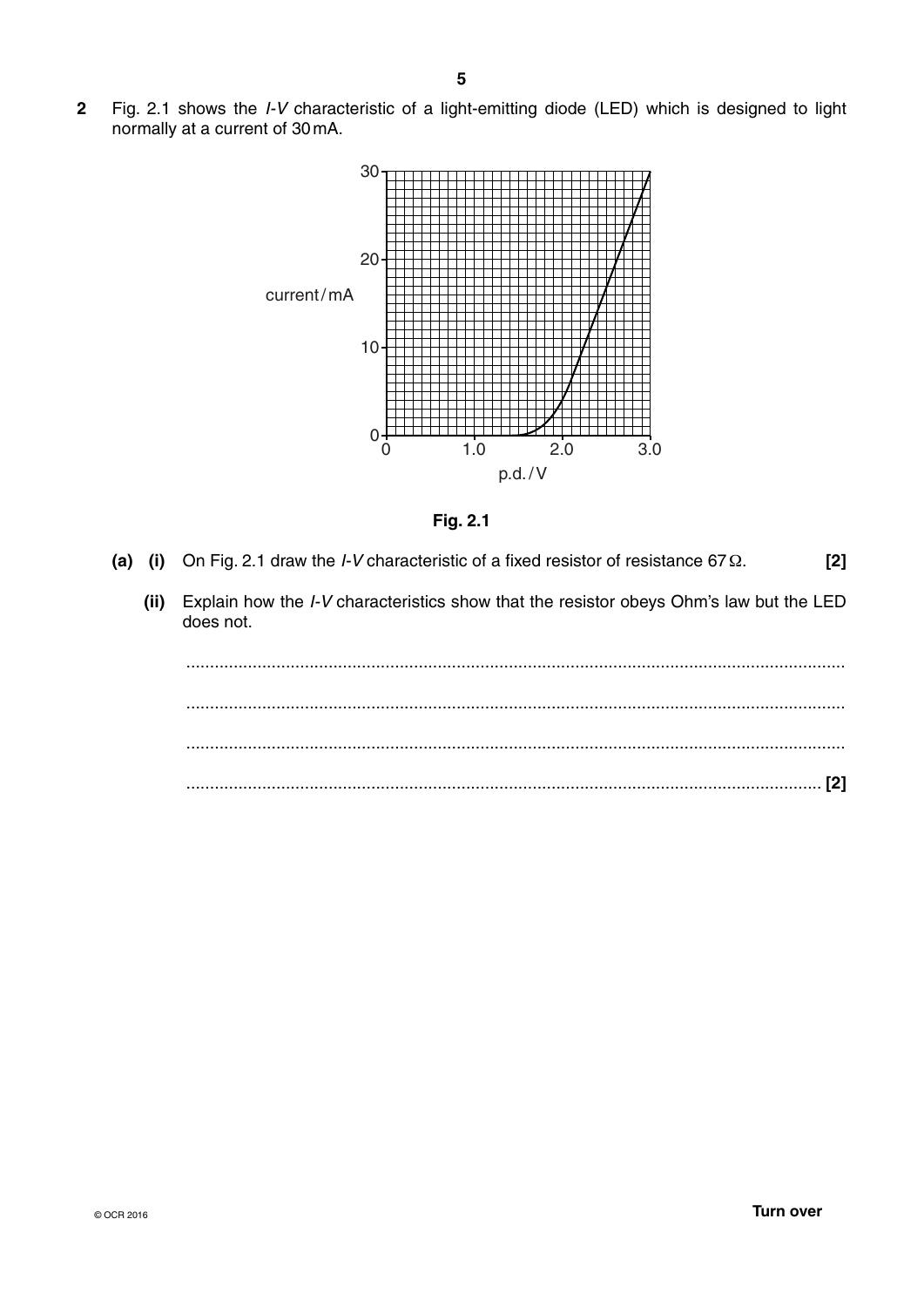- **(b)** The LED and 67 Ω resistor are connected in **series** to a 5.0 V d.c. supply of negligible internal resistance.
	- **(i)** Show that the LED lights normally, i.e. with a current of 30 mA.

### **[3]**

#### **(ii)** Calculate

 **1** the charge *Q* passing through the LED each second

*Q* = ...................................................... C **[1]**

 **2** the energy required to light the LED each second

energy = ....................................................... J **[2]**

 **3** the energy dissipated in the resistor each second.

energy = ....................................................... J **[2]**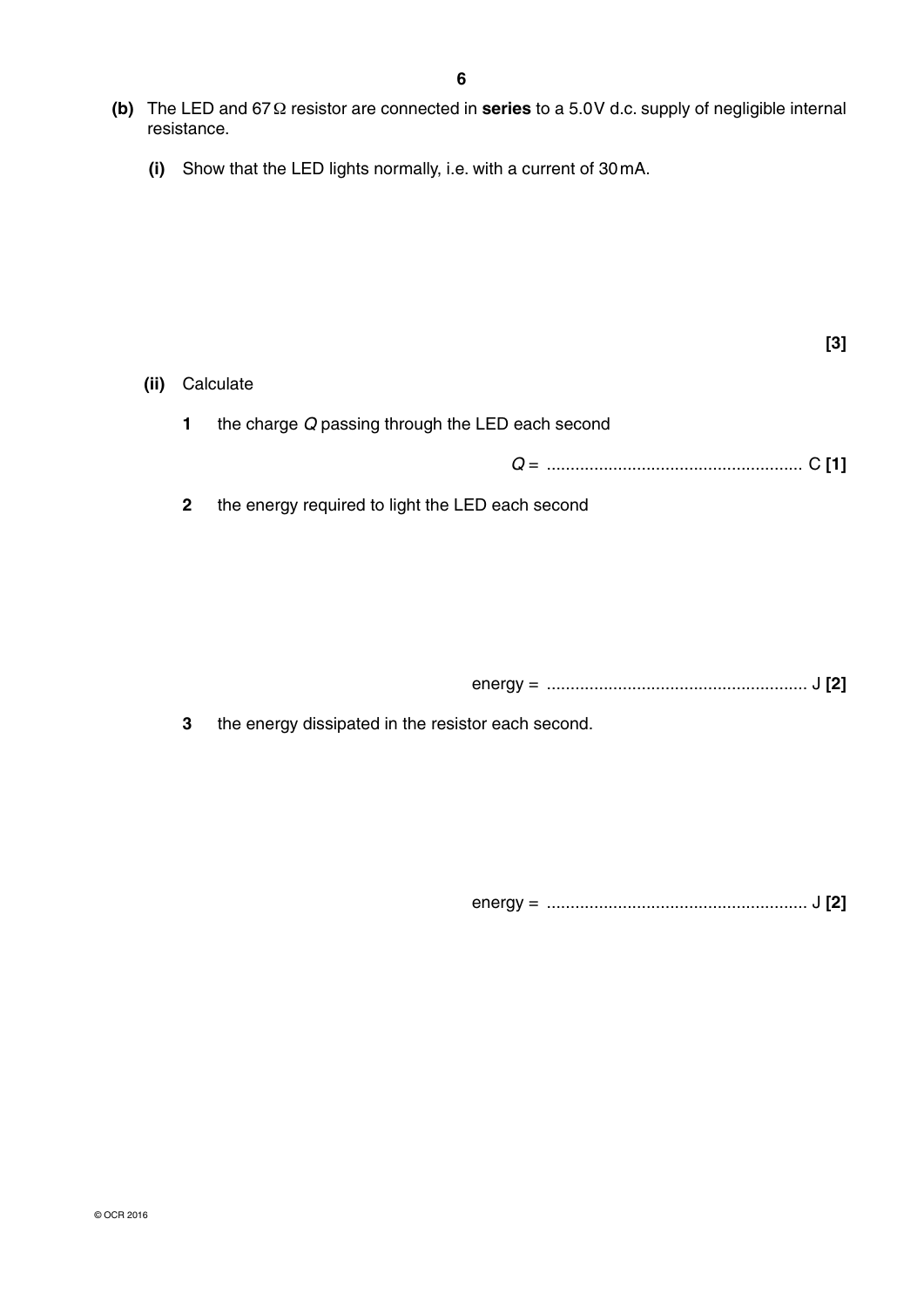**(iii)** Seven of these LEDs, each with its 67 Ω series resistor, are arranged in a unit as shown in Fig. 2.2 to display any number from 0 to 9.



#### **Fig. 2.2**

Three of these units enable numbers up to 999 to be displayed. The three number display is connected to the 5.0V supply so that all the LED-resistor combinations are in parallel. Each three number display is provided with a fuse.

Circle the most suitable value for the fuse from the list below and give a reason for your choice.

50 mA 500 mA 1.0 A 3.0 A ........................................................................................................................................... ........................................................................................................................................... ........................................................................................................................................... ...................................................................................................................................... **[2] (c)** Give **one** other example where LEDs are now commonly used. Suggest **one** advantage of using LEDs in place of filament lamps. ...................................................................................................................................................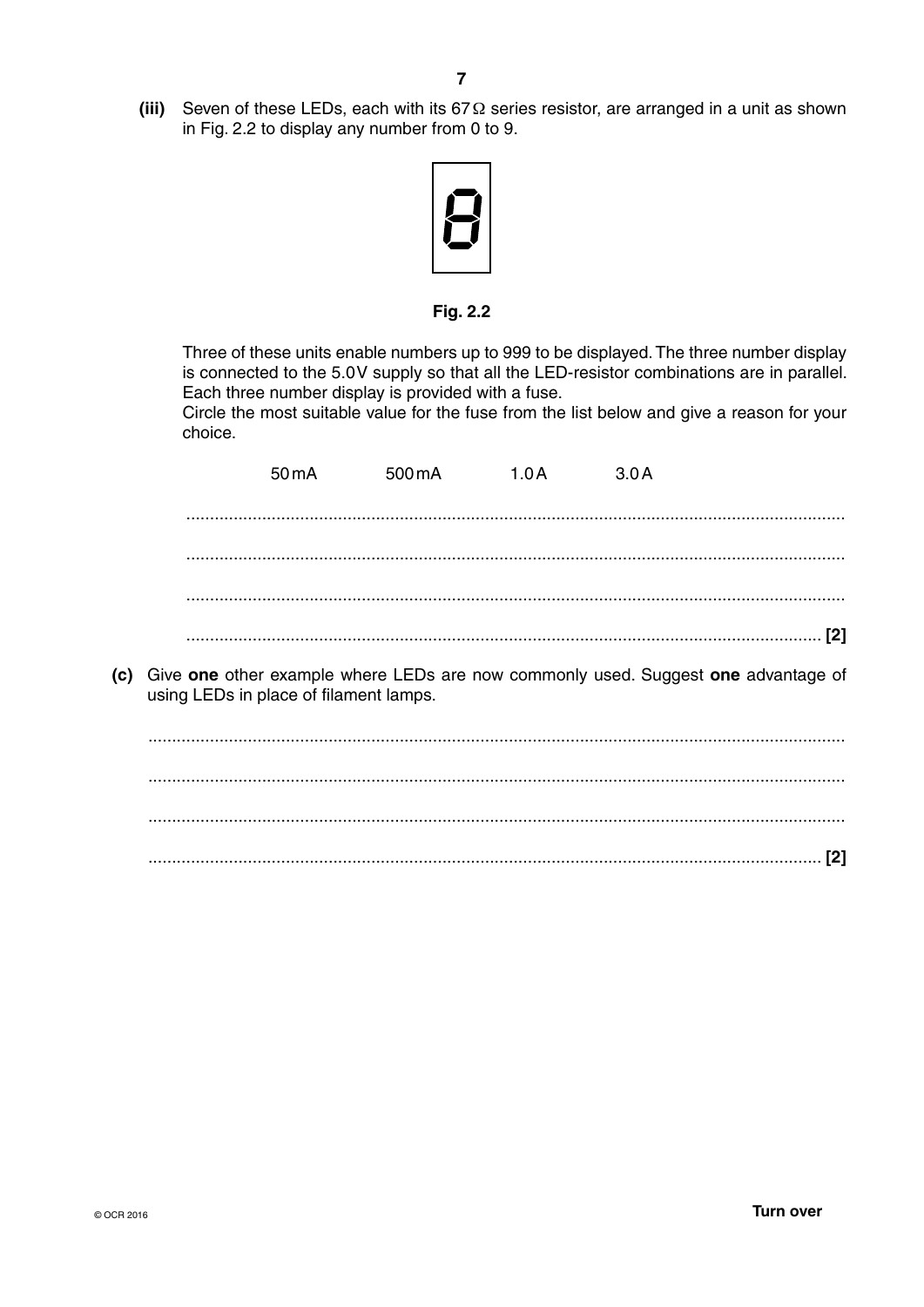- **8**
- **3 (a)** Circle the quantity, in the list below, that is conserved in Kirchhoff's second law.

|      |        | charge                        | e.m.f. | energy | current | [1]                                                                                          |
|------|--------|-------------------------------|--------|--------|---------|----------------------------------------------------------------------------------------------|
|      | supply |                               |        |        |         | (b) Explain the meaning of the following terms which are often used when referring to a d.c. |
| (i)  |        | terminal potential difference |        |        |         |                                                                                              |
|      |        |                               |        |        |         |                                                                                              |
|      |        |                               |        |        |         |                                                                                              |
| (ii) |        | internal resistance.          |        |        |         |                                                                                              |
|      |        |                               |        |        |         |                                                                                              |
|      |        |                               |        |        |         | [1]                                                                                          |

 **(c)** Fig. 3.1 shows a d.c. supply labelled 6.0 V connected to a circuit containing an ammeter, a voltmeter, a fixed 3.0 Ω resistor and a 0 to 15 Ω variable resistor. You are to carry out an experiment to show that the internal resistance *r* of the d.c. supply is constant for a range of currents and to find the value of *r*.



**Fig. 3.1**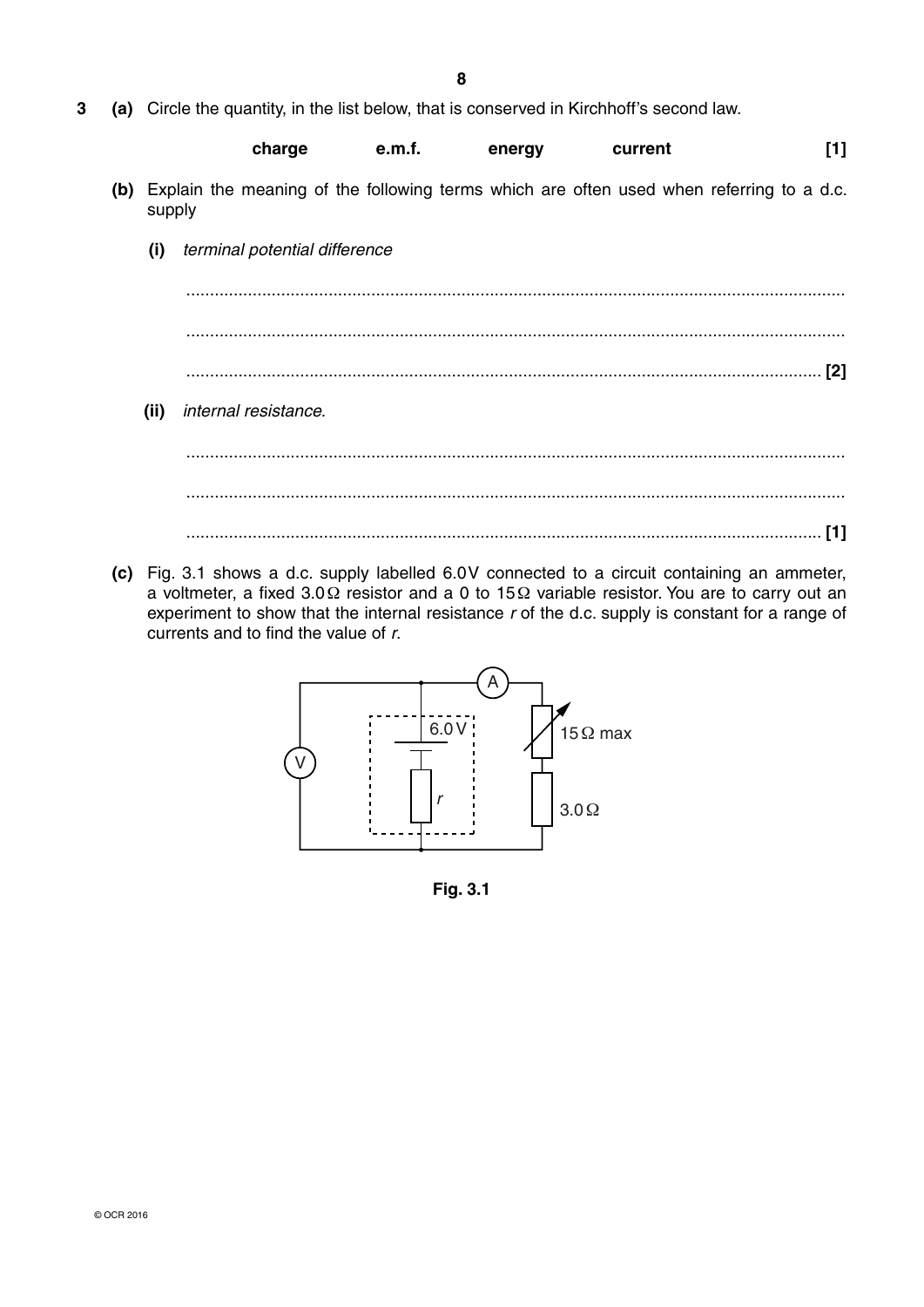(i) Describe how you would carry out the experiment. Explain how you would determine the value of the internal resistance of the d.c. supply and show that it is constant.

| (ii) | Suggest why the $3.0 \Omega$ resistor is included in the circuit. |
|------|-------------------------------------------------------------------|
|      |                                                                   |
|      |                                                                   |
|      | $[1]$                                                             |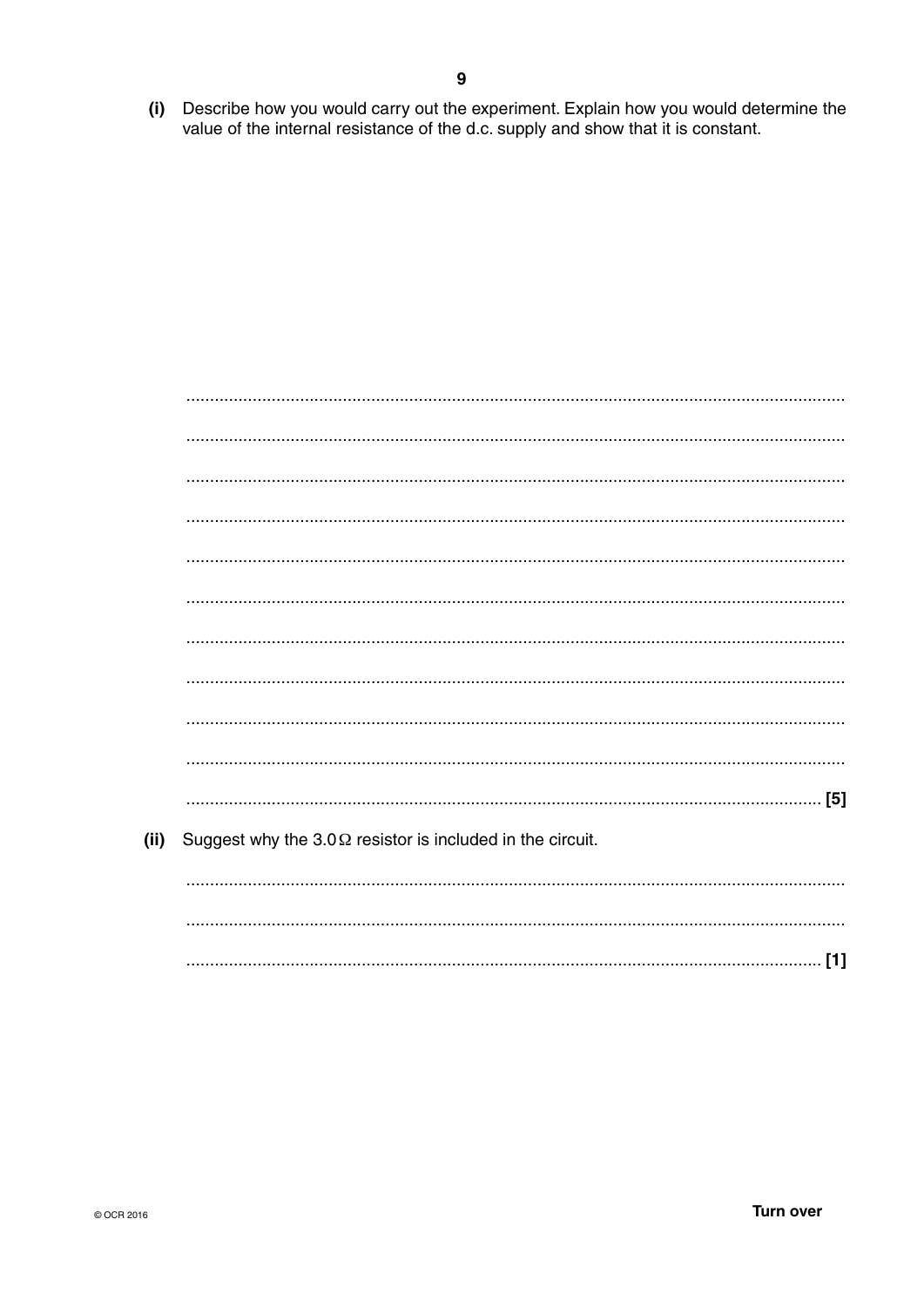**(d)** Two cells **X** and **Y** each have an e.m.f. and internal resistance as shown in Fig. 3.2. They are connected in series to a resistor **R** of resistance 2.0 Ω.





- **(i)** Note that the positive terminals of the cells are connected together. Draw a single arrow on Fig. 3.2 to show the direction of the current in **R**. **[1]**
- **(ii)** Calculate the current in **R**.

current = ...................................................... A **[2]**

- **(iii)** Calculate
	- **1** the p.d.  $V_R$  across **R**

*V*R = ...................................................... V **[1]**

**2** the terminal p.d.  $V_X$  across **X**.

*V*X = ...................................................... V **[2]**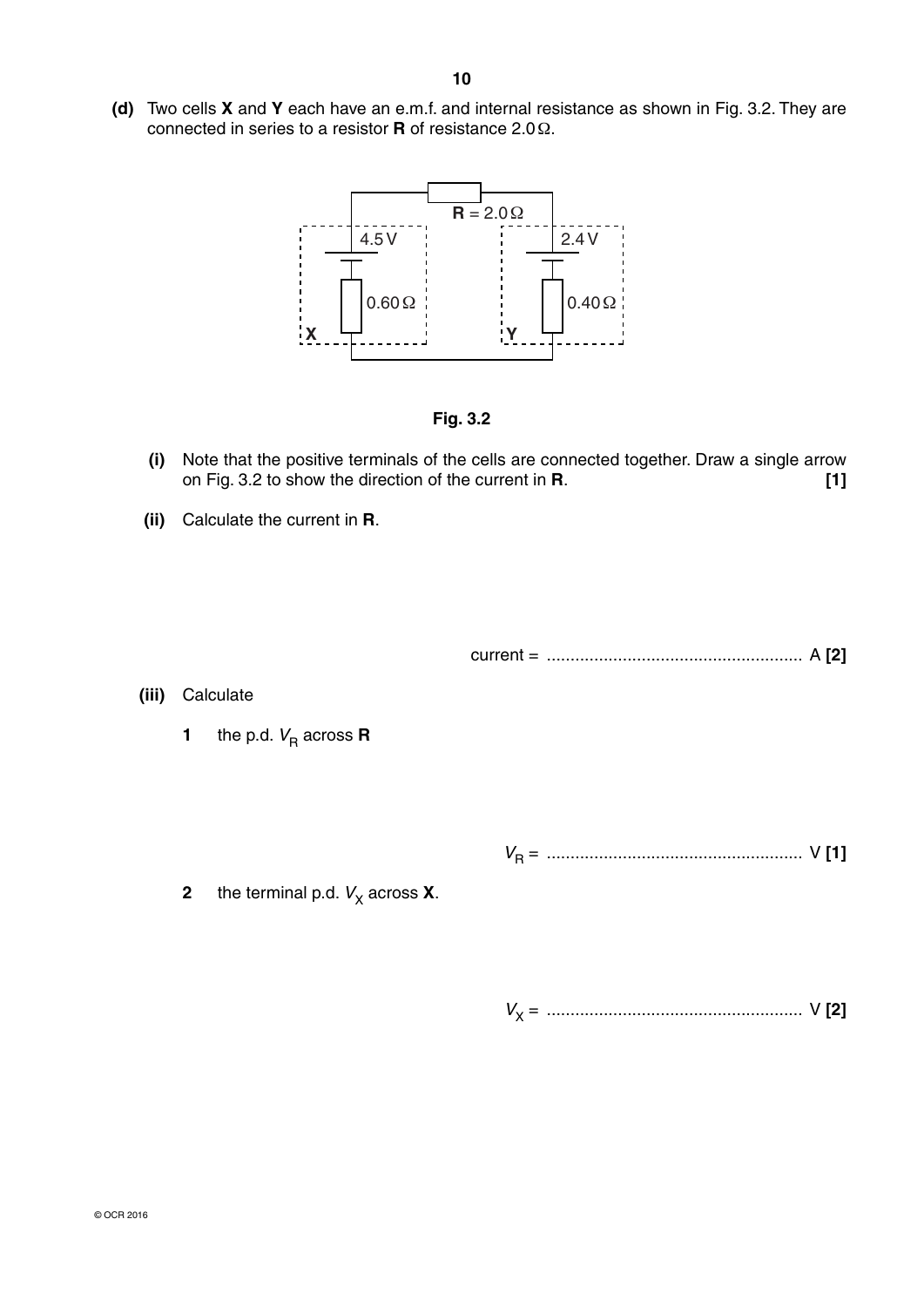$\overline{\mathbf{4}}$ (a) A diffraction grating is used to determine the wavelengths emitted by a light source.

Fig. 4.1 shows light being diffracted through an angle  $\theta$  at a tiny length of a grating.



Fig. 4.1

Light of a given wavelength is observed only at particular angles through the grating. Use the ideas of wave superposition and interference to explain why light of that wavelength is observed only at certain angles.

You may find it useful to use Fig. 4.1 to illustrate your answer.

 $\diamondsuit$  In your answer you should state clearly the conditions for the beam of coherent light at angle  $\theta$  to produce a bright spectral line.

**Turn over**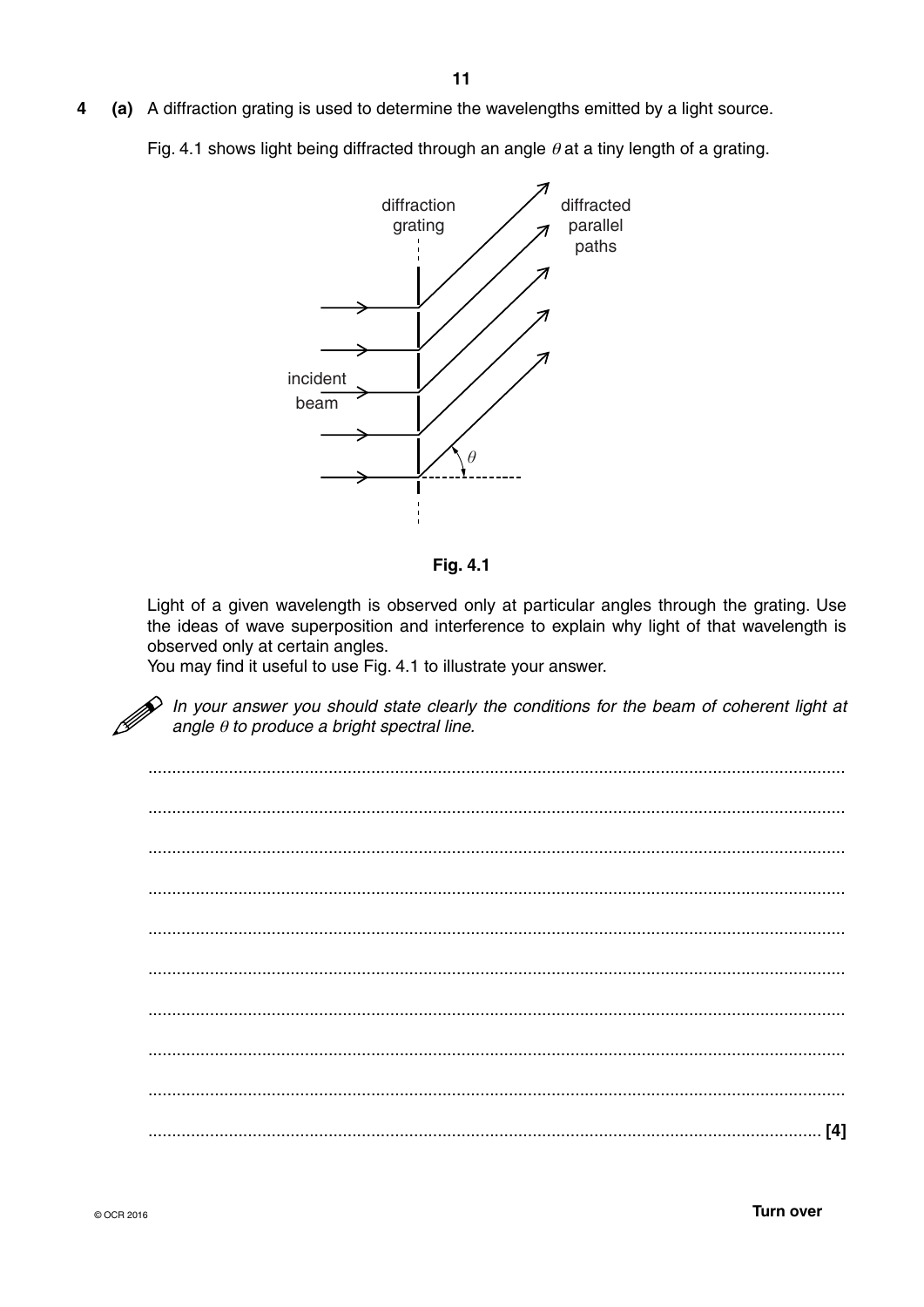**(b)** Fig. 4.2 shows the positions of the five strongest lines in the emission spectrum of mercury when light from a mercury lamp is passed through a diffraction grating. The lines are labelled **A** to **E** and their wavelengths are shown on the diagram in nanometres.





 **(i)** Fig. 4.3 shows the angular position of line **E** in the first order spectrum and the bright central beam **O** caused by the incident beam of mercury light passing through the grating.



**Fig. 4.3**

- **1** On Fig. 4.3 add and label the approximate angular position of spectral line **C** in the first order spectrum. **[1]**
- **2** Use data from Figs 4.2 and 4.3 to calculate the line separation *d* for the grating.

*d* = ..................................................... m **[3]**

 **(ii)** State which **one** of the wavelengths, **A** to **E**, in Fig. 4.2 has the lowest photon energy.

................................................................... **[1]**

................................................................... **[1]**

 **(iii)** State which of the wavelengths, **A** to **E**, in Fig. 4.2 are in the visible region of the spectrum.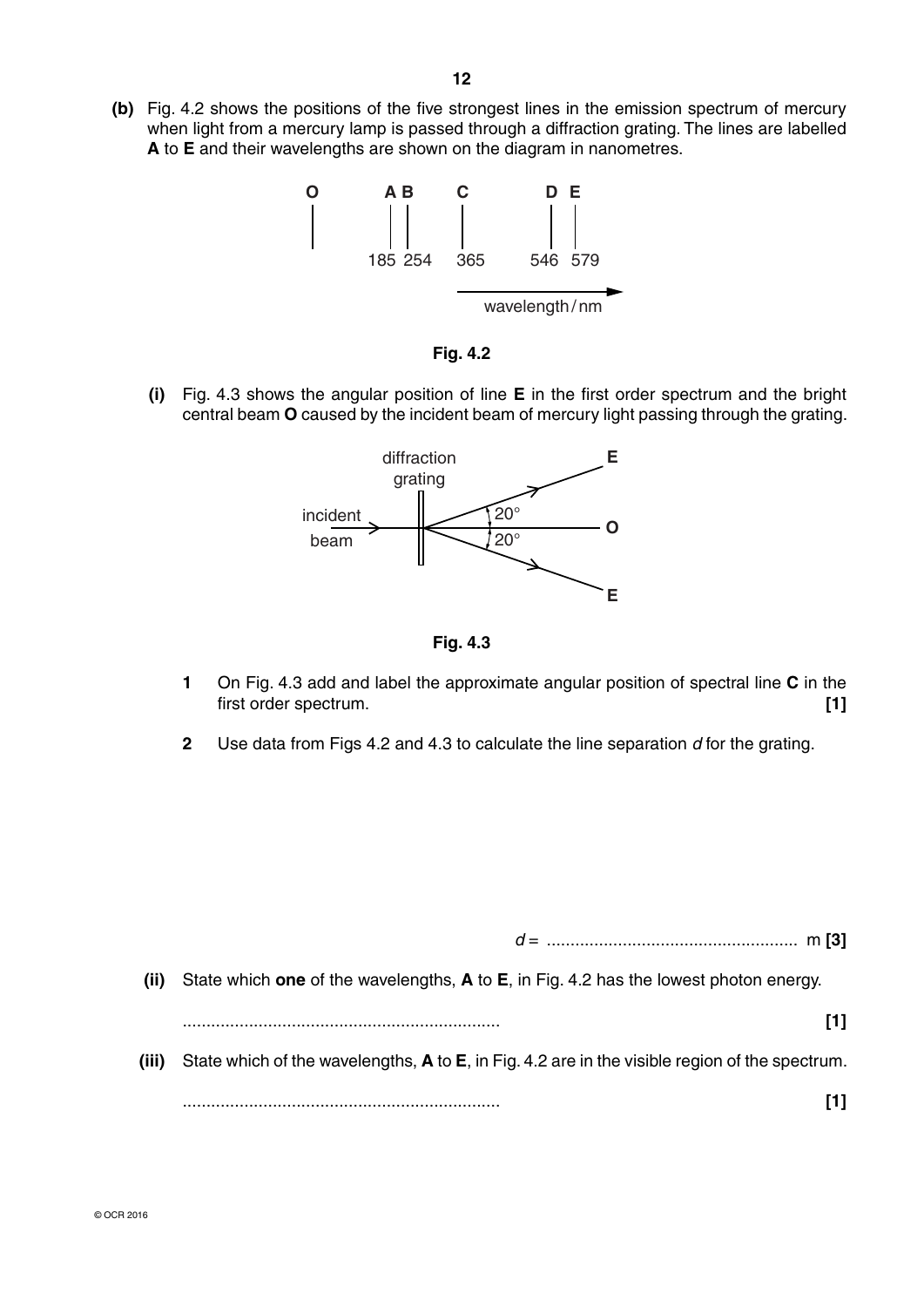**(iv)** Fig. 4.4 is an energy level diagram showing the electron transition for mercury atoms which results in one of the wavelengths **A** to **E** in Fig. 4.2.



**Fig. 4.4**

Determine by calculation which one of the wavelengths corresponds to this transition.

wavelength = ......................................................... **[3]**

 **(v)** State **one** similarity and **one** difference between a line emission spectrum and a line absorption spectrum for mercury. similarity ............................................................................................................................ ........................................................................................................................................... difference ........................................................................................................................... ...................................................................................................................................... **[2]**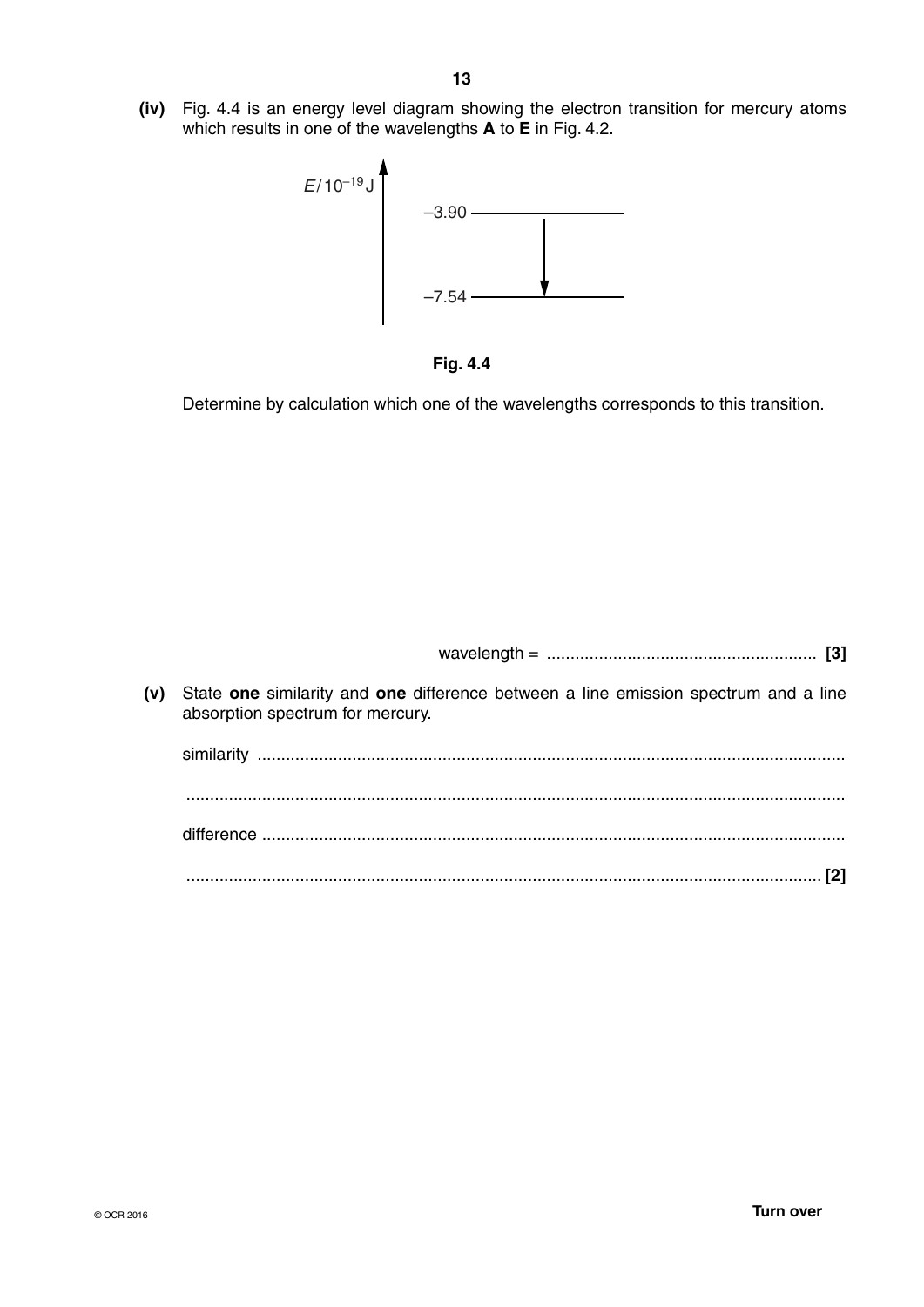**(vi)** Light from a mercury lamp is incident on a calcium surface. The work function of calcium is 4.7 × 10–19 J. Show that a photon of wavelength 254 nm, spectral line **B** in Fig. 4.2, can cause the emission of an electron with maximum kinetic energy  $3.1 \times 10^{-19}$  J.

**[3]**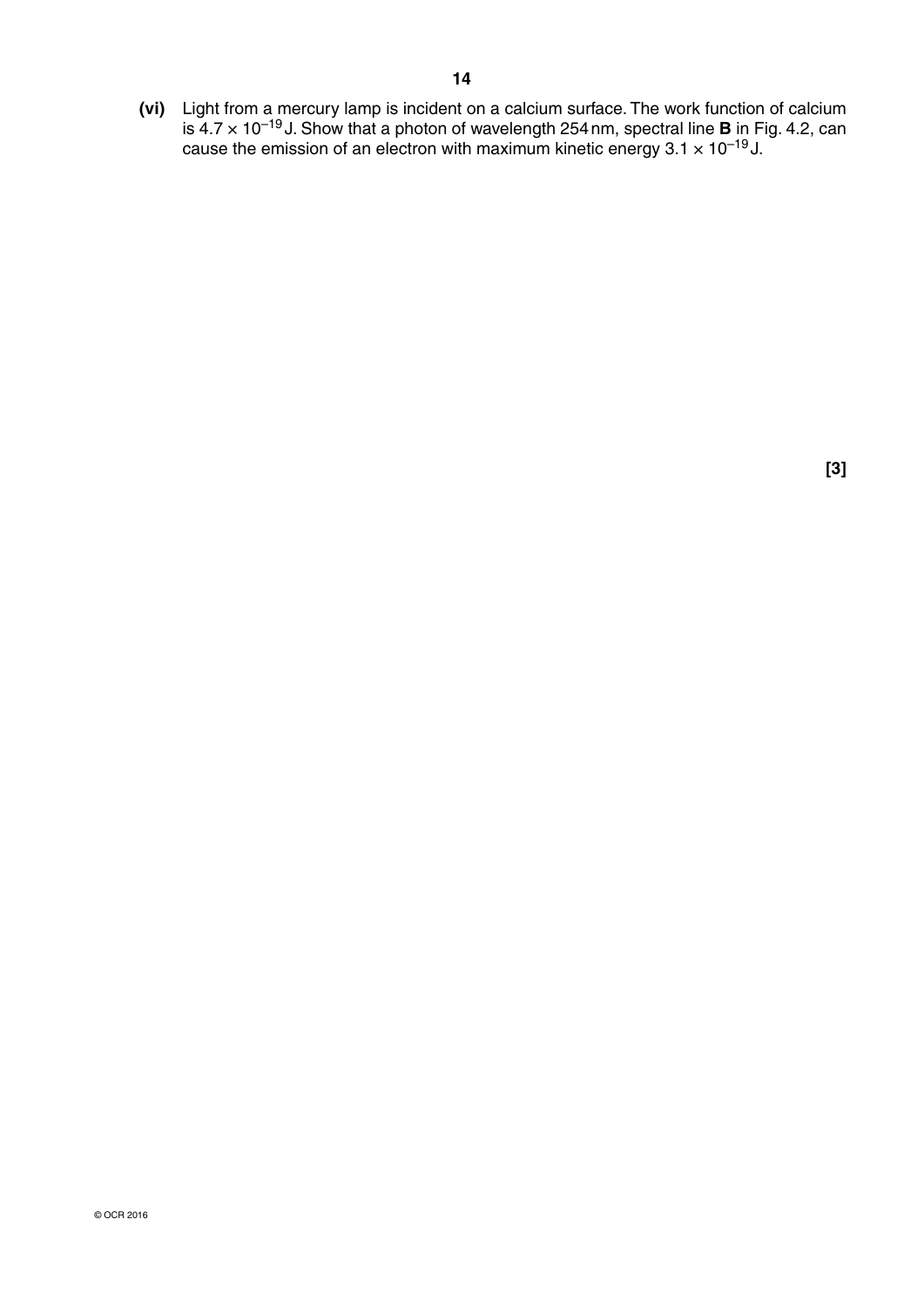|   |           | 15                                                                                                                                           |
|---|-----------|----------------------------------------------------------------------------------------------------------------------------------------------|
| 5 | $(a)$ (i) | Define the terms <i>wavelength, frequency</i> and <i>period</i> used to describe wave motion.                                                |
|   |           |                                                                                                                                              |
|   |           |                                                                                                                                              |
|   |           |                                                                                                                                              |
|   |           |                                                                                                                                              |
|   |           |                                                                                                                                              |
|   |           |                                                                                                                                              |
|   |           | (ii) Starting from the definition of speed v, derive the wave equation which relates $\lambda$ , f and v.<br>Explain your reasoning clearly. |
|   |           |                                                                                                                                              |
|   |           |                                                                                                                                              |
|   |           |                                                                                                                                              |

Question 5 continues on page 16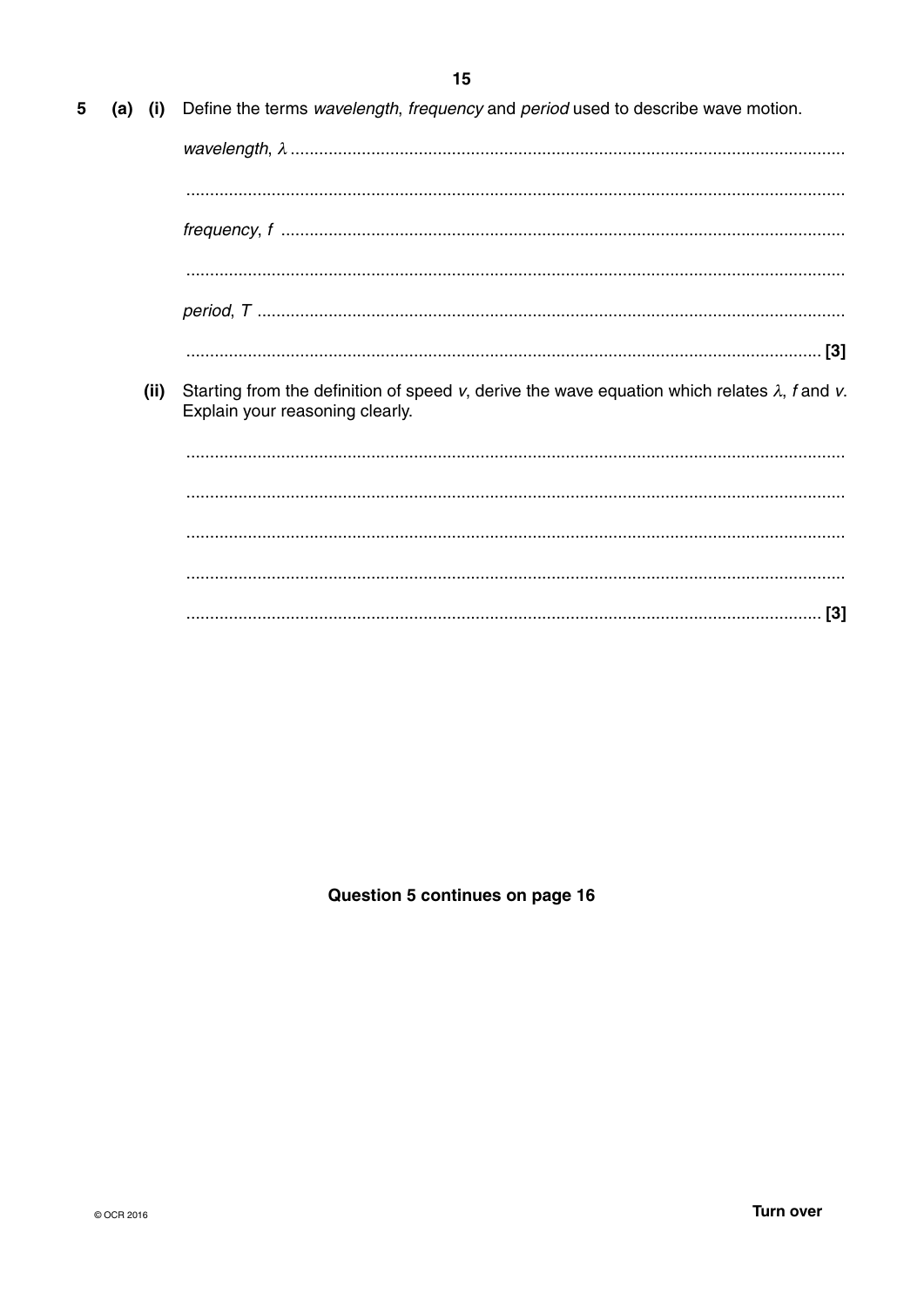**(b)** Fig. 5.1 shows a long plastic tube immersed in a deep tank of water. A loudspeaker emitting a sound of constant frequency 512 Hz is fixed to the end of the tube. The tube is raised out of the water until a loud sound is first heard, position **P**. The tube is raised again until a loud sound is heard for a second time, position **Q**. The distance that the tube is raised between the two positions of loud sound is shown in the diagram.



**Fig. 5.1**

The tube is narrow enough for end corrections to be ignored.

- **(i)** The dotted line in the tube when at position **P** illustrates the stationary wave produced in the tube.
	- **1** Sketch on Fig. 5.1 the stationary wave formed in the tube when at position **Q**. **[1]**
	- **2** On your sketch, label the positions of all nodes with the letter **N**, and all antinodes with the letter **A**. **[2]**
- **(ii)** Calculate the speed *v* of sound in the tube.

*v* = ................................................ m s–1 **[3]**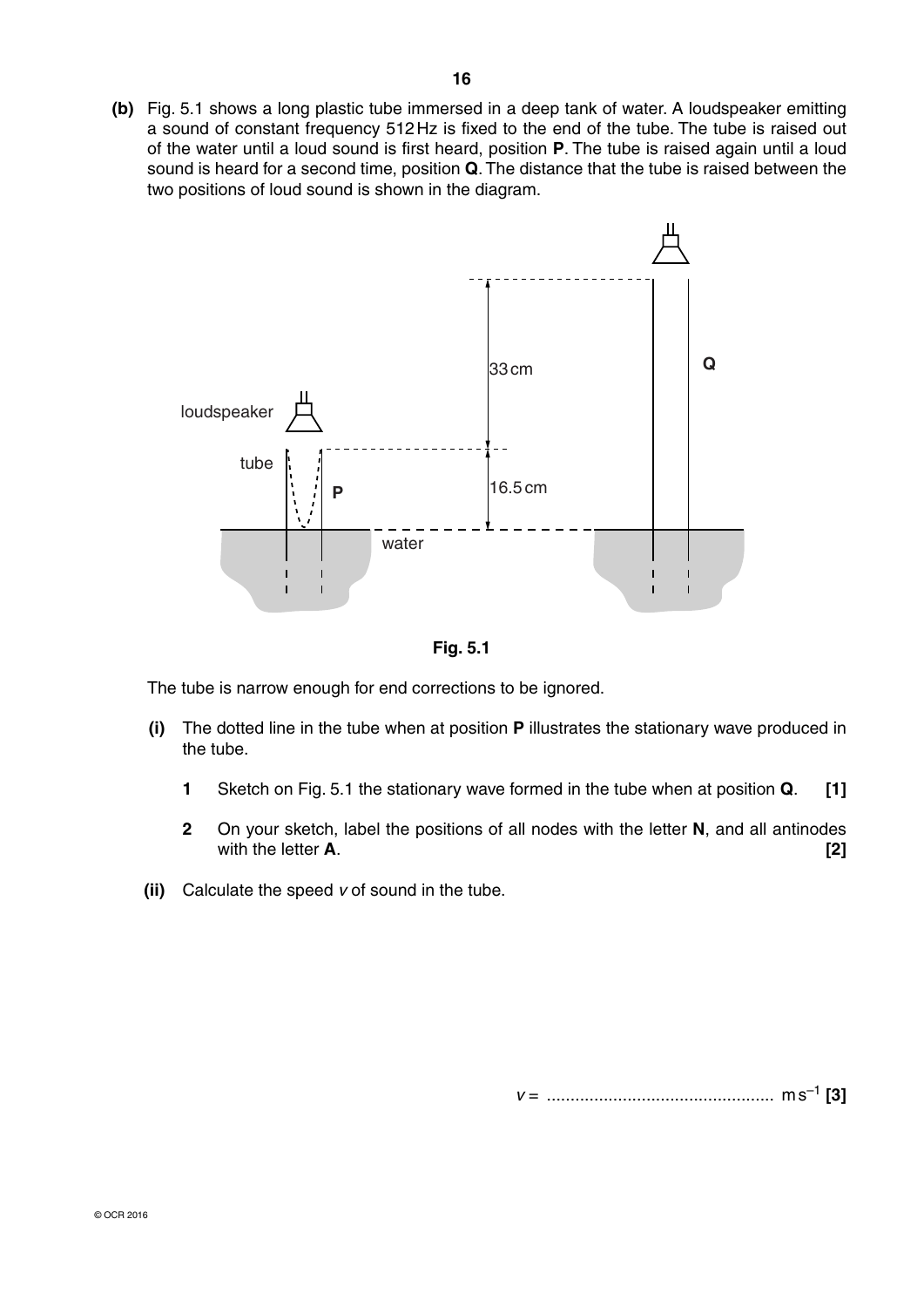**(c)** The length of the tube is 66 cm. The tube is removed completely from the water with the loudspeaker continuing to emit the same frequency of 512 Hz. A loud sound is again heard.







| $[1]$          | Sketch on Fig. 5.2 the stationary wave now produced in the tube.                       | (i)   |
|----------------|----------------------------------------------------------------------------------------|-------|
|                | State the fundamental frequency $f_0$ of the stationary wave in the open tube.<br>-1   | (ii)  |
|                |                                                                                        |       |
| [1]            | $\mathbf{2}$<br>On Fig. 5.3 sketch the fundamental mode of vibration in the open tube. |       |
|                | Explain why the stationary wave in Fig. 5.2 is the second harmonic for an open pipe.   | (iii) |
|                |                                                                                        |       |
|                |                                                                                        |       |
| $\mathbf{[2]}$ |                                                                                        |       |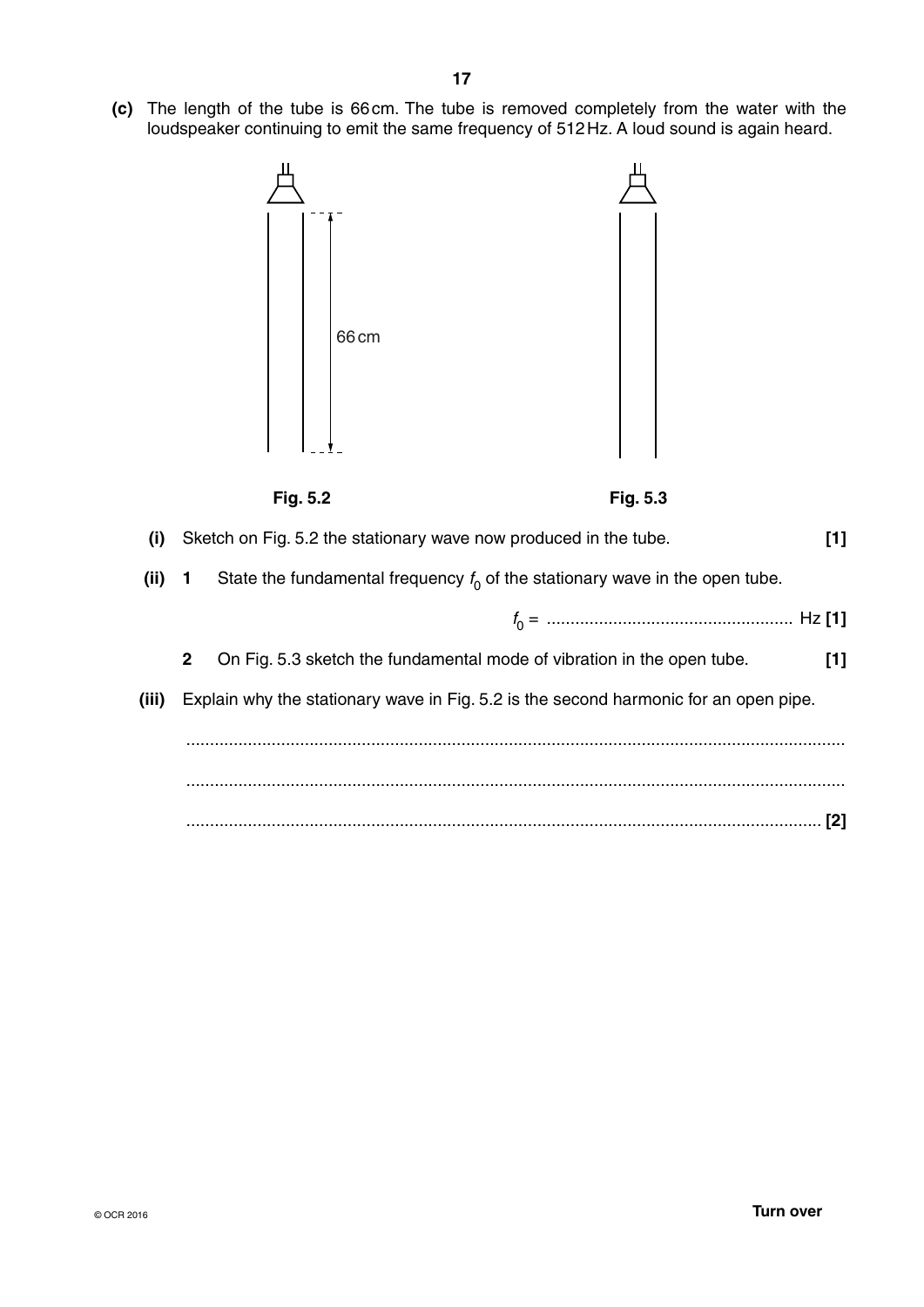(a) (i) The de Broglie equation is often written in the form  $6\phantom{1}6$ 

$$
\lambda = \frac{h}{mv}
$$

Explain the meaning of each symbol used in the equation.

 $(ii)$ Describe briefly one piece of evidence for believing that electrons sometimes behave like waves.

- The electrons in a typical electron microscope are accelerated through a potential (iii) difference of  $5.0 \times 10^4$ V.
	- Show that the final speed of an accelerated electron is about  $1.3 \times 10^8 \text{ m s}^{-1}$ .  $\mathbf{1}$

Ignore any relativistic effects.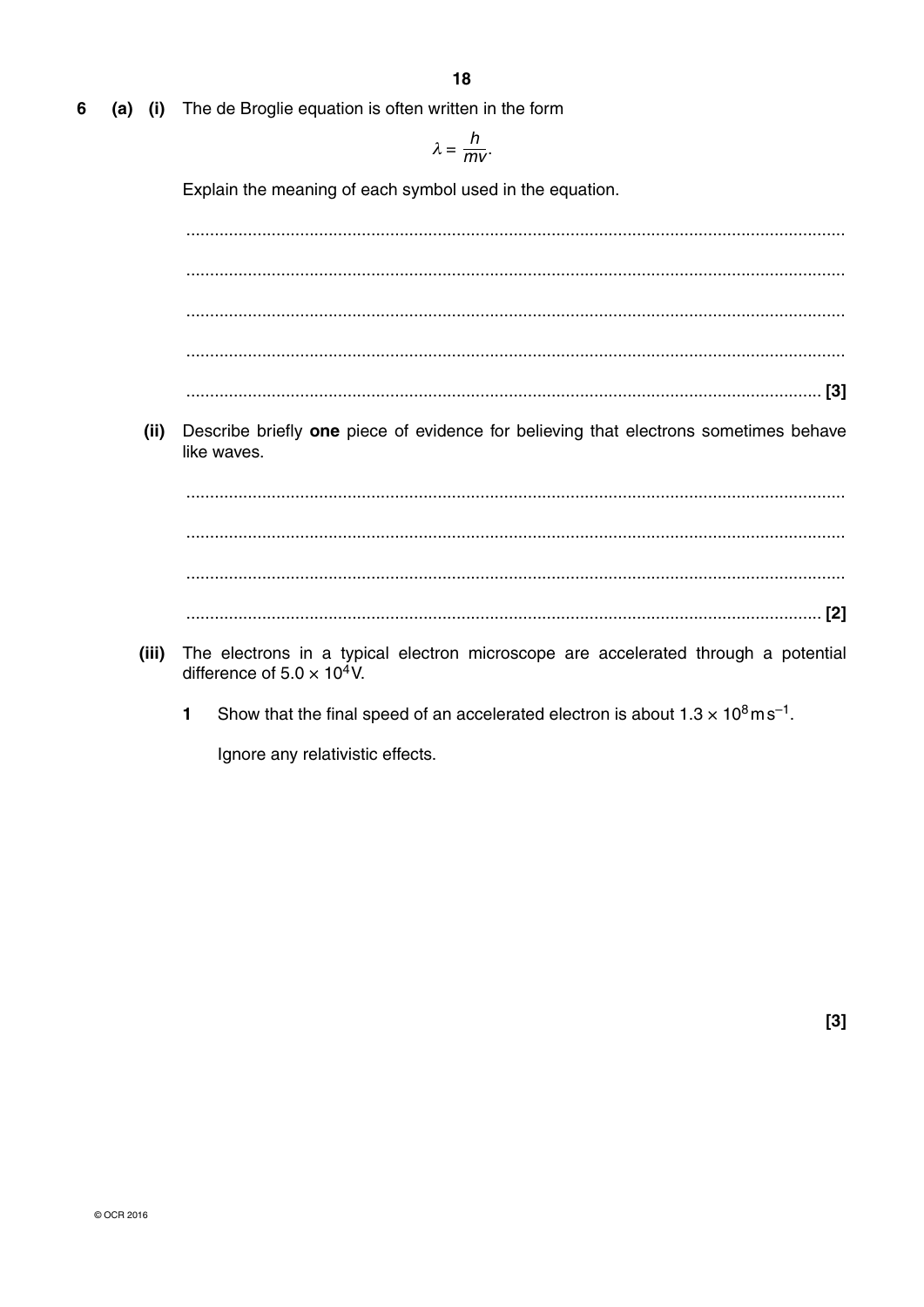Calculate the de Broglie wavelength of an electron moving at  $1.3 \times 10^8 \text{ m s}^{-1}$ .  $\overline{2}$ 

3 Calculate by how many powers of 10 this is shorter than the wavelength of visible light used in optical microscopes.

(b) Electromagnetic waves sometimes behave like particles, called photons. Name and describe briefly one piece of evidence which supports this particle-like behaviour.

 $\diamondsuit$  In your answer you should name the experiment and make clear how the observations are explained using a photon model of electromagnetic radiation.

#### **END OF QUESTION PAPER**